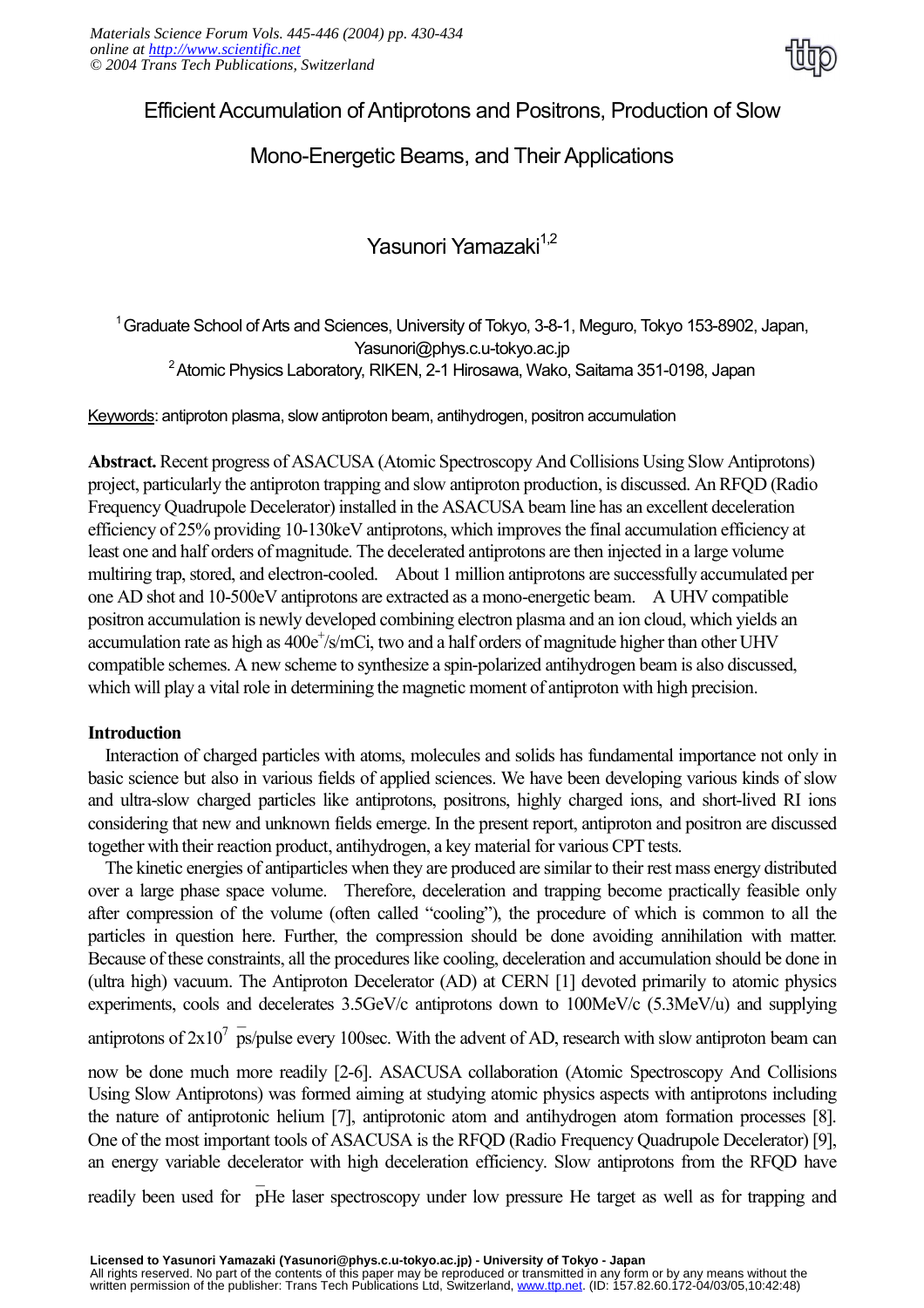extracting ultra-slow antiprotons. Combined with a multiring trap (MRT) [10], several millions of antiprotons are successfully stored and cooled [8,11]. These developments are expected to accelerate not only the elucidation of the process by which antiprotonic atoms are formed, but also the synthesis and study of antihydrogen atoms, and spectroscopic study of the antiprotonic atoms.

Recently, two groups working at AD have succeeded in synthesizing antihydrogen atoms (H) [12,13]

employing a so-called nested trap scheme, one of the most important milestones toward high precision spectroscopy of antihydrogen. Because the experimental resolution is governed by the interaction time, trapping antihydrogen by laser cooling or by non-uniform magnetic field is the unavoidable next step. In the case of the nested trap, however, a uniform magnetic field is used, which is in conflict with the magnetic trap. Several alternative confining-field configurations have been proposed to avoid these problems [14]. We have recently proposed a new scheme, which is discussed in the following section.

#### **p Accumulation**

Antiprotons are produced in proton-nucleon collisions, e.g.,  $p + p \rightarrow \bar{p} + p + p + p$ . In the case of AD,

3.5GeV/c antiprotons produced with 26GeV/c protons are accumulated. After several steps of stochastic cooling, deceleration, and electron cooling, 100MeV/c (5.3MeV/u) antiprotons are prepared, which are eventually extracted as a pulsed beam of 90ns in width containing  $2x10^7$  antiprotons every ~100sec. Usually, a simple degrader foil technique is applied to this 5MeV beam to prepare antiprotons around 10keV and lower for trapping in a Penning-type trap, where the trapping efficiency cannot at all be great. In order to overcome this difficulty, the RFQD (Radio Frequency Quadrupole Decelerator) [9], an energy variable decelerator (10-130keV), has been installed in the ASACUSA beam line. The deceleration efficiency has been found to be  $\sim$ 25%, i.e., ~5million antiprotons are supplied from the RFQD per one AD shot. Fig.1: A schematic drawing of the anti-





Antiprotons so decelerated are injected in an MRT (MultiRing Trap) via two thin foils  $(\sim]90 \mu g/cm^2$  each),

which "decelerate" antiprotons with energies less than 10keV. As shown in fig.1, decelerated antiprotons are guided in the MRT and reflected by a downstream end electrode of the MRT, which is biased  $-10kV$ . Before the reflected antiprotons reach an upstream end electrode, which is grounded when the decelerated antiprotons are guided in, is now biased at  $-10kV$  with a fast switch, thus antiprotons are confined in the MRT. Antiprotons are then cooled below eV with electrons preloaded at the center of the MRT, and eventually condensed together. At the moment, ~1 million antiprotons are stored per one AD shot, which is several tens times more efficient than the simple degrader foil scheme. By stacking antiprotons for several AD shots, several million antiprotons are accumulated, which is the largest number ever stored at rest.

A harmonic potential is formed around the antiproton and electron trapping area, which enables to stably store a large number of antiprotons [10], and, at the same time, to figure out the shape, density, and temperature of the electron plasma non-destructively by monitoring electrostatic eigenmodes of the plasma. For example, the frequency evolution of the (2,0) and (3,0) modes have been successfully observed when antiprotons are injected, revealing that the plasma temperature rises about 0.6eV within a few seconds, and then slowly back to the original temperature in a few tens seconds [11]. A similar feature has also been observed when energetic protons are cooled with electrons [15].

Cold antiprotons are then extracted as an ultra-slow mono-energetic beam of 10eV-500eV through a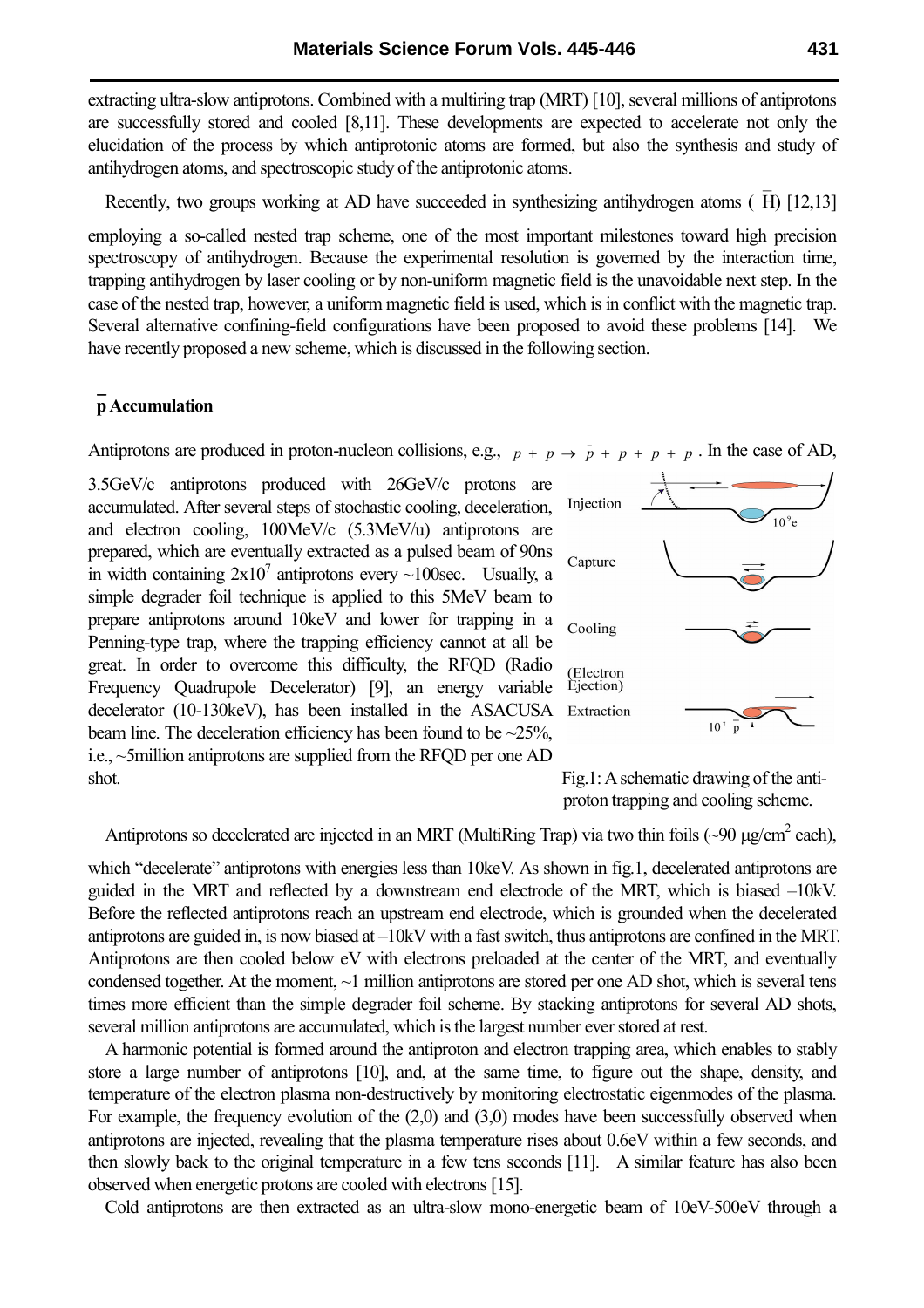specially designed beam line [16], which enables to transport antiprotons with high efficiency at the same time to make a differential pumping of more than 6 orders of magnitude.

### **Positron accumulation**

The accumulation of a large number of positrons is, in addition to the p accumulation, the key ingredient

to synthesize antihydrogen. We have been developing an efficient and UHV (ultra high vacuum) compatible accumulation scheme. Once a large number of positrons are stored, a variety of applications will emerge, which includes low energy positron-atom/molecule collisions [17], plasma physics [18], positronium beam production [19], and positron cooling of highly charged ions [20]. Till now, only resistive cooling [21] and field ionization of positronium in high Rydberg states [22] are available as the UHV compatible schemes, where a <sup>22</sup>Na source is used. However, their efficiencies are relatively low ( $\sim$ 2.8, and  $\sim$ 11 e<sup>+</sup>/s/mCi, respectively). When UHV requirements are relaxed, a  $N_2$  buffer gas method has been proved to be efficient [23], which accumulates more than  $10^4 e^{+/s/mC}$  in vacuum of  $10^{-4}$  Pa. A new scheme to be discussed here is UHV compatible and, at the same time, high efficiency, where a combination of high-density electron plasma and an ion cloud is used as the energy absorber instead of  $N_2$  buffer gas.

Figure 2 schematically shows a layout of the experimental setup [24], which consists of an electron gun, a

multi-ring trap (MRT), a movable W(100) re-moderator, a faraday cup, and a NaI  $\gamma$ -ray detector. The MRT

and re-moderator are in a cryogenic UHV bore tube of a 5T superconducting solenoid. Slow positrons from a solid Ne moderator are transported into the MRT and injected on the re-moderator. Low energy positrons from the re-moderator are further decelerated through collisions with high-density electron plasma and an ion cloud in the MRT.



Fig.2: A schematic layout of the experimental setup for the UHV compatible positron accumulation system (see the text for details) [24]

 The accumulation efficiency of positrons has been measured as a function of the number of electrons in the plasma, which increases monotonically, and the accumulation rate as high as  $400e^{\frac{1}{5}}/mCi$  has been realized, which is more than 30 times higher than other UHV compatible schemes. It was found that the positron accumulation proceeds even without ions although the efficiency is reduced by a factor of 10 but no positrons are trapped if no electrons are in the trap, i.e., the primary mechanism of the accumulation is the energy loss of positrons in the electron plasma and then the momentum transfer collisions with ions in the positron trap as the second role. The observed trapping efficiency can be more or less reproduced when the stopping power of positrons in electron plasma is taken into account [25].

# **4. Polarized H beam with a cusp trap**

A new scheme of cold antihydrogen synthesis is described in this section [26], which is realized by a recombination of a magnetic quadrupole (cusp) formed by a pair of superconducting solenoids and an electrostatic octupole formed by axially-symmetric five electrodes. Such a recombination trap is referred to as an MCEO (magnetic cusp and an electric octupole) trap hereafter. Slow positrons injected in the MCEO oscillate along the magnetic field line if the octupole electric field is applied after the positron injection [27].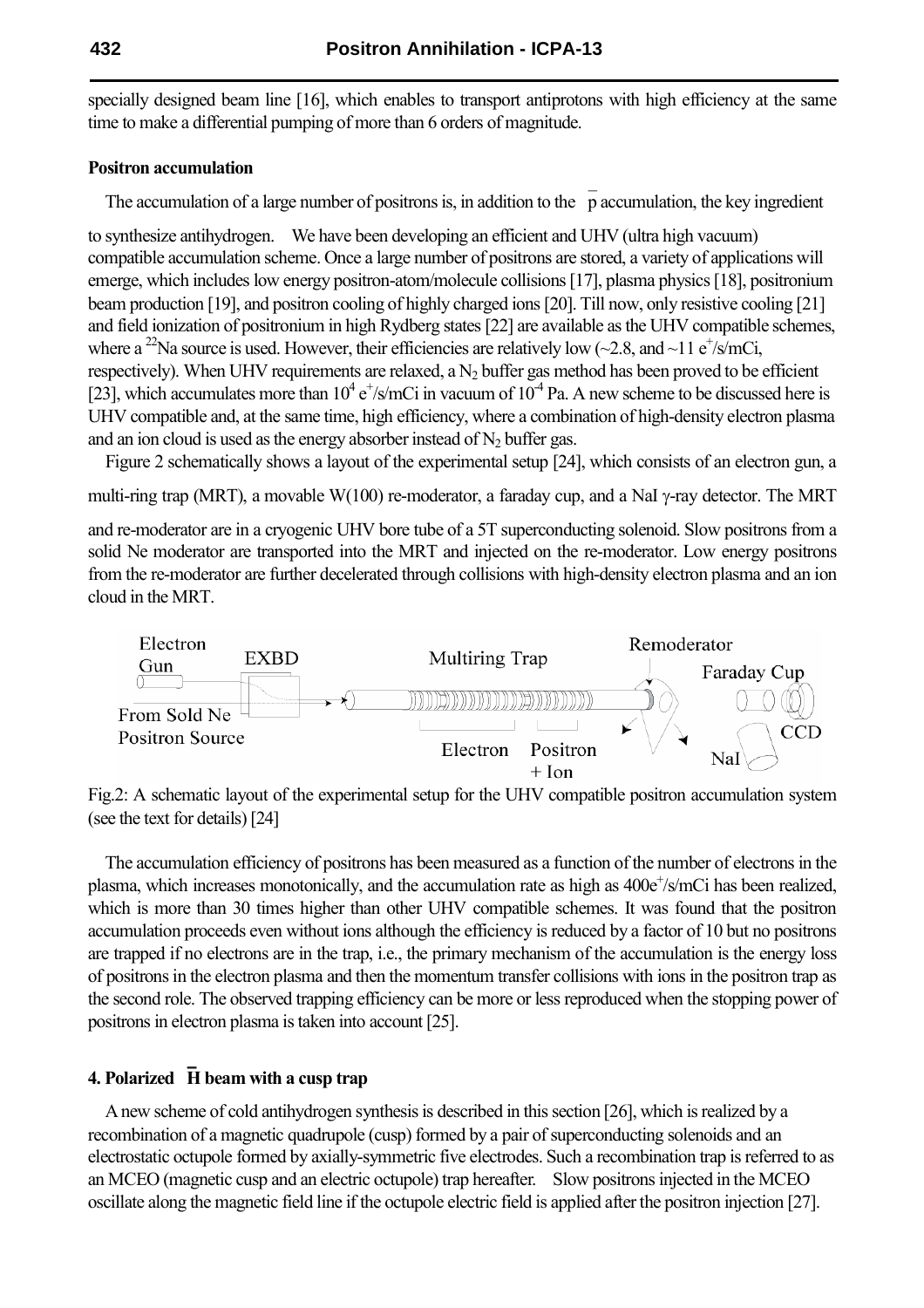In an inhomogeneous magnetic field *B* r , a positron with the orbital magnetic moment  $\vec{\mu}_c$ r is subject to the  $\overline{z}$  r  $\overline{z}$ 

force  $-|\vec{\mu}_c| \nabla |B|$  $-|\vec{\mu}_c|\vec{\nabla}|\vec{B}|$ . In other words, positrons are in equilibrium along the magnetic field direction when

the force due to their space charge balances with the sum of the octupole electric field and  $-| \vec{\mu}_c | \nabla |B|$  $\rightarrow$   $\rightarrow$   $\rightarrow$   $\rightarrow$   $\rightarrow$  $-|\vec{\mu}_c|\vec{\nabla}|\vec{B}|$ , i.e.,

the number of positrons stored in the MCEO can exceed that of the electrostatic limit [28]. The maximum magnetic field of the MCEO under construction is  $\sim$ 3.5T with the field gradient as strong as  $\sim$ 30T/m, i.e., positrons are cooled down via synchrotron radiation to the environmental temperature, which is ~4K. After positrons are stored and cooled, antiprotons are introduced along the MCEO axis. A couple of electrodes surrounding the MCEO are prepared to form additional electric fields outside of the MCEO, which prevents the antiprotons to escape from the MCEO area. Once thermalized, the antiprotons will condensate at the center of the MCEO together with the positrons. As a natural consequence, antihydrogen atoms are automatically synthesized even at very low temperature. Antihydrogen atoms formed at the center of the

MCEO drift into a region with a finite magnetic field, where H atoms in low-field seeking (LS) states are

decelerated and those in high-field seeking (HS) states are accelerated. When the kinetic energy of the LS atom is lower than the potential barrier of the cusp magnetic field (~0.2meV in the present case), such an atom is trapped in MCEO trap. When their energy is higher than the potential barrier, they overcome the barrier and eventually are focused like in the case of an electrostatic lens for charged particles. A numerical

simulation predicts that LS atoms are effectively focused and the flux density is enhanced two and half orders of magnitude. On the other hand, HS atoms are defocused, i.e., a flux-enhance antihydrogen beam with high spin polarization is automatically prepared in the



MCEO. Fig.3: A schematic layout of the cusp trap and HFS measurements.

Figure 3 illustrates a possible configuration of the magnetic moment measurement system; an antihydrogen beam in LS states formed in the MCEO passes through the microwave cavity and spin flipped if the frequency matches with that of the HF transition, and enters the sextupole lens (magnet). If the spin-flip is

induced, they are focused on the H detector. Considering the interaction time of antihydrogen with the

microwave field is ~1ms (a few hundreds m/s in velocity and the cavity size of a fraction of m, the order of the microwave wavelength), the antiproton magnetic moment can be determined with the precision of the order of ppm, which is 3 orders of magnitude improvement over the present value [26].

#### **Acknowledgements**

The author is grateful to the AD, RFQD and CERN staffs for their efforts in providing the antiproton beam for the experiment, and is deeply indebted to the collaborators of ASACUSA project, particularly the members of the ASACUSA Trap group for their fruitful and vivid discussions. Deep thanks are also due to the member of Atomic Physics Laboratory, RIKEN. The work is supported by the Grant-in-Aid for Creative Basic Science (10NP0101), Ministry of Education, Science, and Culture, and by Special Research Projects for Basic Science of RIKEN.